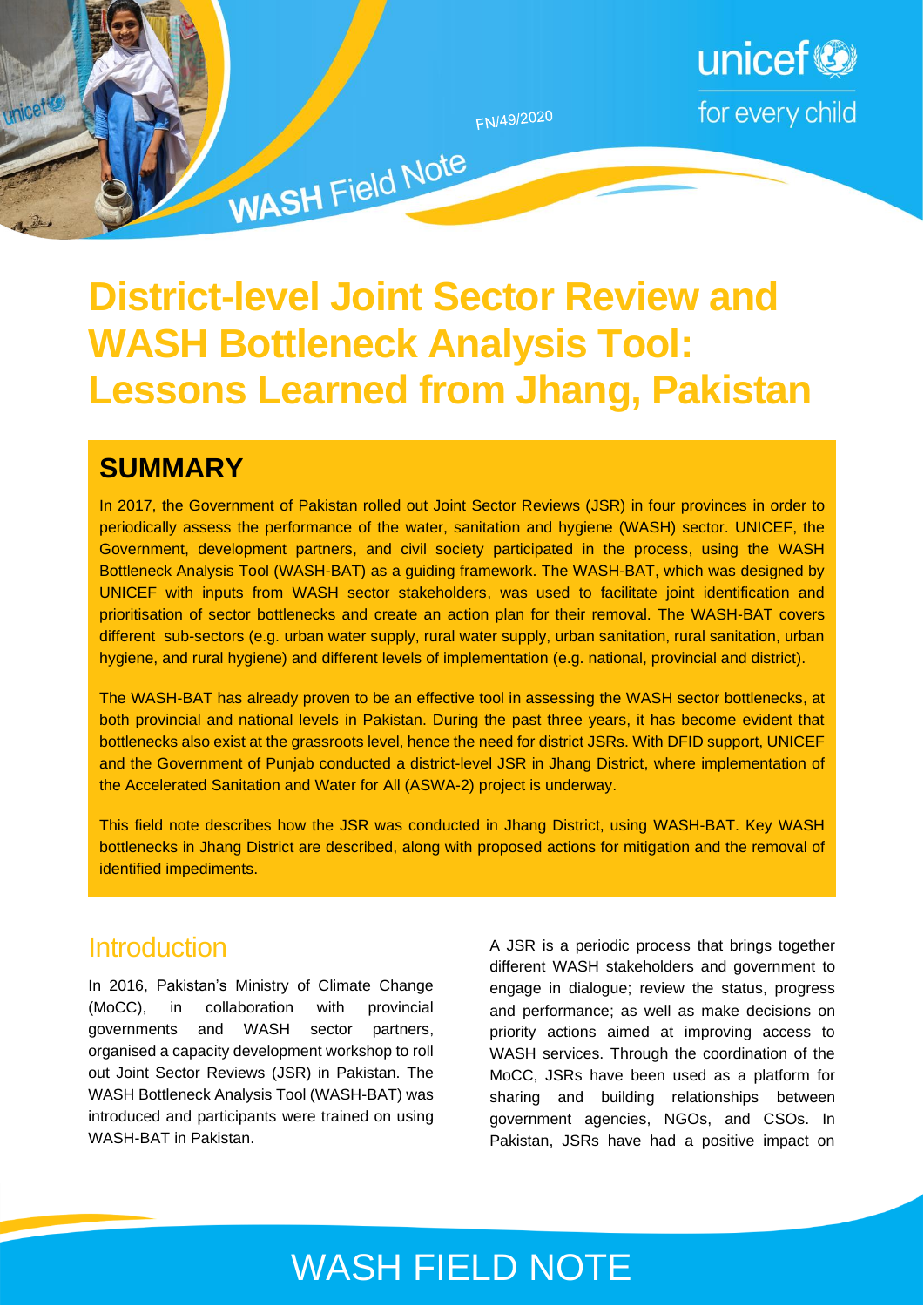#### **KEY POINTS**

- The WASH-BAT building block on 'Sector Policy and Strategy' is more applicable to provincial JSRs, hence the need to ensure that the pillar captures district-level bottlenecks.
- A costed district-level WASH investment plan is key to guide implementation of WASH services by all concerned stakeholders.
- Raising community awareness of the budgeting process is key to ensuring community participation and reducing their dependence on political leaders.
- Political leaders also require regular trainings and engagement to prioritise WASH financing.
- A strong institutional framework at the district level is necessary to ensure an efficient and effective use of limited resources. This will also help to avoid the duplication of efforts.
- Districts require a human resource, capacity-development plan to equip staff with the skills required to meet current challenges including faecal sludge management.
- Formalising WASH indicators in the monitoring mechanisms of provincial health and education departments can improve district service delivery. These should be linked with the provincial MIS.

public financing for the WASH sector as they now link to the national budgeting process (as highlighted in Figure 1).

The WASH-BAT aims to assess the enabling environment for WASH service delivery by identifying and tracking barriers to delivering sustainable and efficient services at national, regional, service provider, and community levels. Key pillars assessed by the tool include: sector policy and strategies; institutional arrangements; sector financing; planning, monitoring, and review; capacity development; data analysis and development; broader enabling environment; and services provision. The performance of key factors in the enabling environment are scored, bottlenecks are identified, and activities to remove bottlenecks are agreed upon, sequenced, and prioritised. Costs are estimated, funding sources are assessed, and additional funds are allocated to the activities according to their priority level.

Since 2017, the MoCC has facilitated implementation of the WASH-BAT and JSR in all the four provinces and Gilgit Baltistan. The successful implementation of WASH-BAT at the provincial and national levels over the last three years indicates that many bottlenecks exist at the grassroots level, hence the need for district-level JSRs. With support from DFID, UNICEF supported the Government of Punjab to conduct a districtlevel JSR in Jhang District, where it is working with implementing partners to execute the Accelerated Sanitation and Water for All (ASWA-2) project.

#### *Figure 1: JSR planning and contribution to the national budgeting cycle in Pakistan*



Jhang is an important district of Punjab, with Jhang city as its capital. The district is spread over an area of 8,809 square kilometres, with 427,513 households, and a population of 2,744,085. <sup>1</sup> About 78 percent of the people in Jhang District reside in rural areas. The district is divided into four tehsils

<sup>1</sup> Sixth Population & Housing Census, Pakistan, 2017.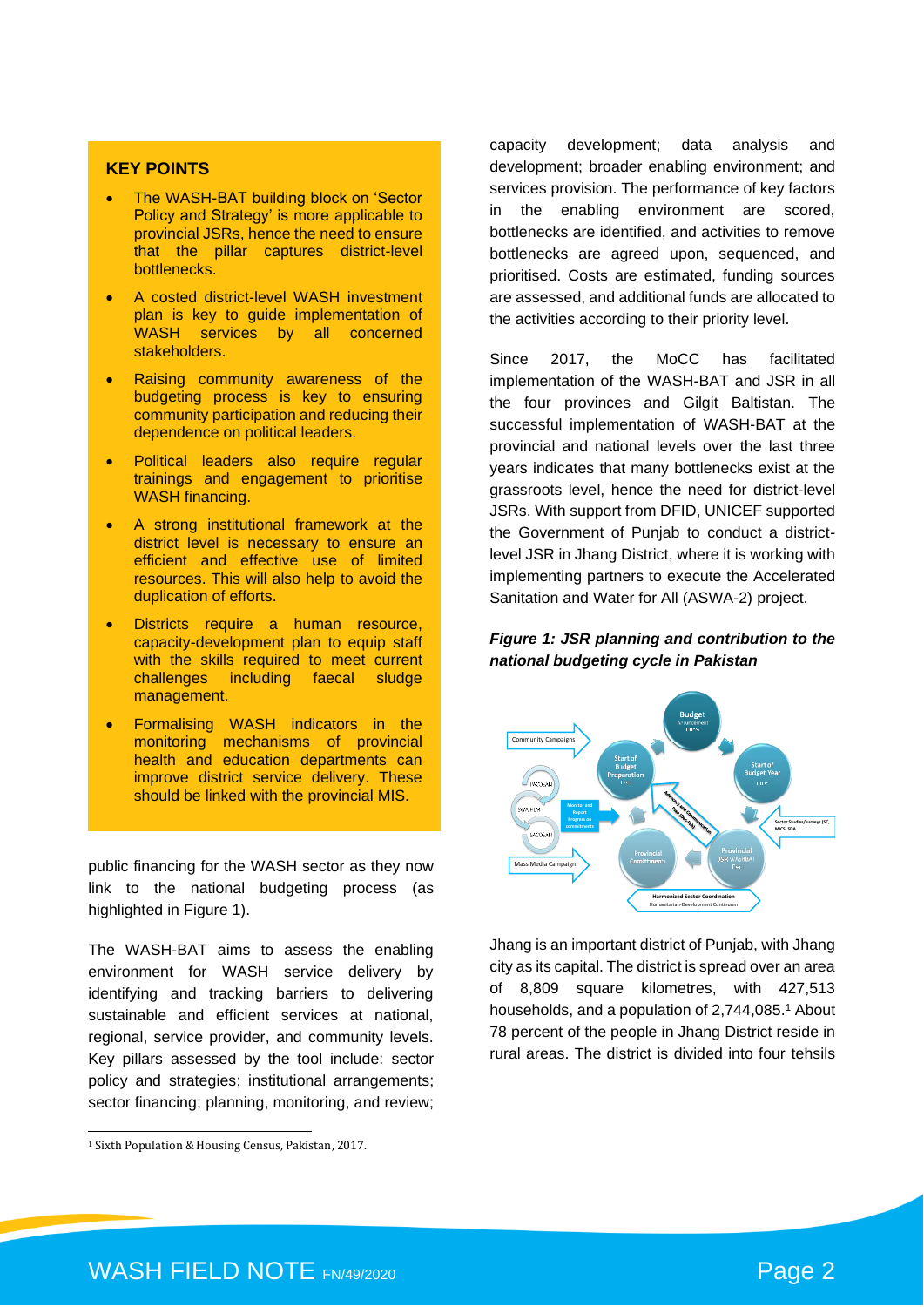

*Figure 2: Drinking water sources in Jhang,* 

(sub-districts): Ahmedpur-Sial, Chiniot, Jhang, and Shorkot, as well as 55 Union Councils.

According to the Multiple Indicator Cluster Survey (MICS) Punjab 2017-2018, the main source of drinking water in Jhang District is hand pumps.

Overall, 69 percent of households have access to improved sanitation facilities. <sup>2</sup> However, 31 percent of households have no access to any sanitation facility and defecate in the open.

Handwashing with water and soap is above 80 percent, yet there are disparities between different economic classes.

#### *Figure 3: Sanitation facilities in Jhang-MICS Punjab 2017-2018*



<sup>2</sup> Multiple Indicator Cluster Survey (MICS) Punjab 2017-2018.

### Description of Intervention

In December 2019, WASH sector stakeholders convened in Jhang for the first ever district-level JSR. The process reviewed government WASHrelated documents including: the Punjab WASH Sector Development Plan 2014-2024; the Punjab Environmental Quality Standards for Drinking Water and Municipal Effluents 2016; the Punjab Local Government Act 2019; the 2017-2018 MICS; the Annual Development Program; the Provincial WASH Budget; and provincial WASH expenditures.

This was followed by a consultative JSR workshop in which participants used the WASH-BAT tool to identify WASH bottlenecks. Deliberations during the JSR focused on:

- Sector policy and strategies
- Institutional arrangements
- Sector financing
- Planning, monitoring, and review
- Capacity development
- Data analysis and development
- The broader enabling environment
- Services provision

Stakeholders then identified and agreed on recommendations to mitigate the impact of identified bottlenecks on the provision of WASH services in the district.

### **Outcomes**

The consultative meeting identified key bottlenecks and their causes as highlighted in each section below.

#### **Sector Policy and Strategy**

The 'Sector Policy and Strategy' building block in the WASH-BAT tool is more applicable and relevant at provincial and national levels. However, stakeholders deliberated over the need for a district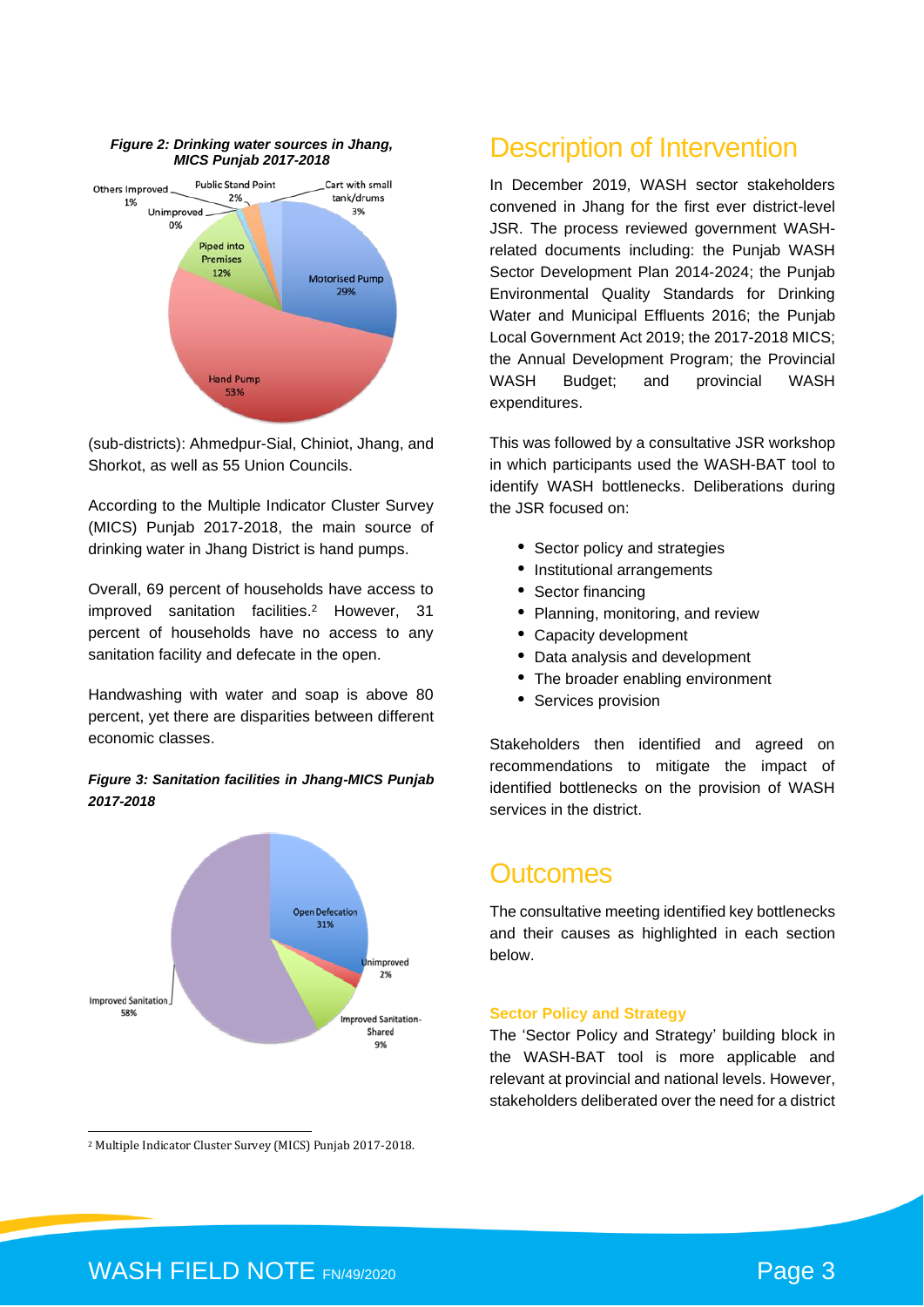WASH Sector Development Plan as well as rolling out the Clean Green Pakistan Movement in line with the provincial WASH Sector Development Plan and the national roadmap for Clean Green Pakistan.

#### **Institutional Arrangements**

Jhang District WASH sector stakeholders concluded that institutional arrangements for drinking water and sanitation fall mainly under the jurisdiction of the Housing, Urban Development, and Public Health Engineering Department (PHED) and the Local Government and Community Development Department in Punjab. However, it was also concluded that certain related functions are delegated to the Environment Protection Department, the Health Department, the Communication and Works Department, and the Education Department.

Institutional roles among these organisations are unclear and often overlapping. For instance, the community development department in PHED is responsible for community awareness/ mobilisation for WASH while Sanitary Inspectors, Lady Health Workers (LHWs) and School Health & Nutrition Supervisors have very similar functions under the health department.

Jhang District lacks a 'one government'-led WASH plan. The existing 2014-2024 Provincial WASH Sector Plan and the 2014-2024 WASH in Public School's Strategic Plan do not have district WASH Plans.

In 2016, Punjab established 'Environmental Quality Standards for Municipal and Liquid Effluents' and 'Environmental Quality Standards for Drinking Water'. Standard benchmarking for water service delivery exists to some extent in Jhang District. Yet, the district laboratory only provides drinking water quality testing services and does not have the capacity to test municipal effluent, mainly due to lack of resources for outreach services.

The Prime Minister's Citizens' Portal and Chief Minister's Complaint Cell are two major forums for registering citizens' complaints. However, the complaint redressal mechanism at the service providers level is inefficient and needs to be revamped. This was highlighted by the Prime Minister himself as more than 30 percent of complaints registered at the Prime Minister's Citizens' Portal were related to municipal services of water and sanitation. This situation led to the creation of the Prime Minister's Clean Green Pakistan Movement. The major bottlenecks related to poor municipal service delivery are the capacity of technical staff and haphazard tasking of human resources with no relevance to their job descriptions.

Furthermore, the link between field monitoring and the provincial WASH management information system (MIS) is non-existent. Hence, when water quality monitoring and other field work is conducted, results are not widely disseminated at community and organisational level.

Coordination of WASH is mainly done by the village council, tehsil, and district WASH committees, which meet regularly.

#### **CLEAN GREEN PAKISTAN**

The Clean Green Pakistan Movement is being rolled out at the district level with the help of Volunteer Clean Green Champions from local districts and District Government funding for municipal services. The Punjab government has allocated special funds for hiring sanitary workers on daily wages to complete activities identified by district governments under the District Plan for Clean Green Pakistan.

**For more information visit [cleangreen.gov.pk](file:///C:/Users/pushk/Google%20Drive/0%20WORK%20WORK%20WORK%20WORK/03%20UNICEF/Field%20Notes/4%20Pakistan/cleangreen.gov.pk)**

#### **Budgeting and Financing**

Discussion on the 'Budgeting and Financing' building block revealed that the Jhang District's WASH budget is not disaggregated and there are no mechanisms in place to track expenditure.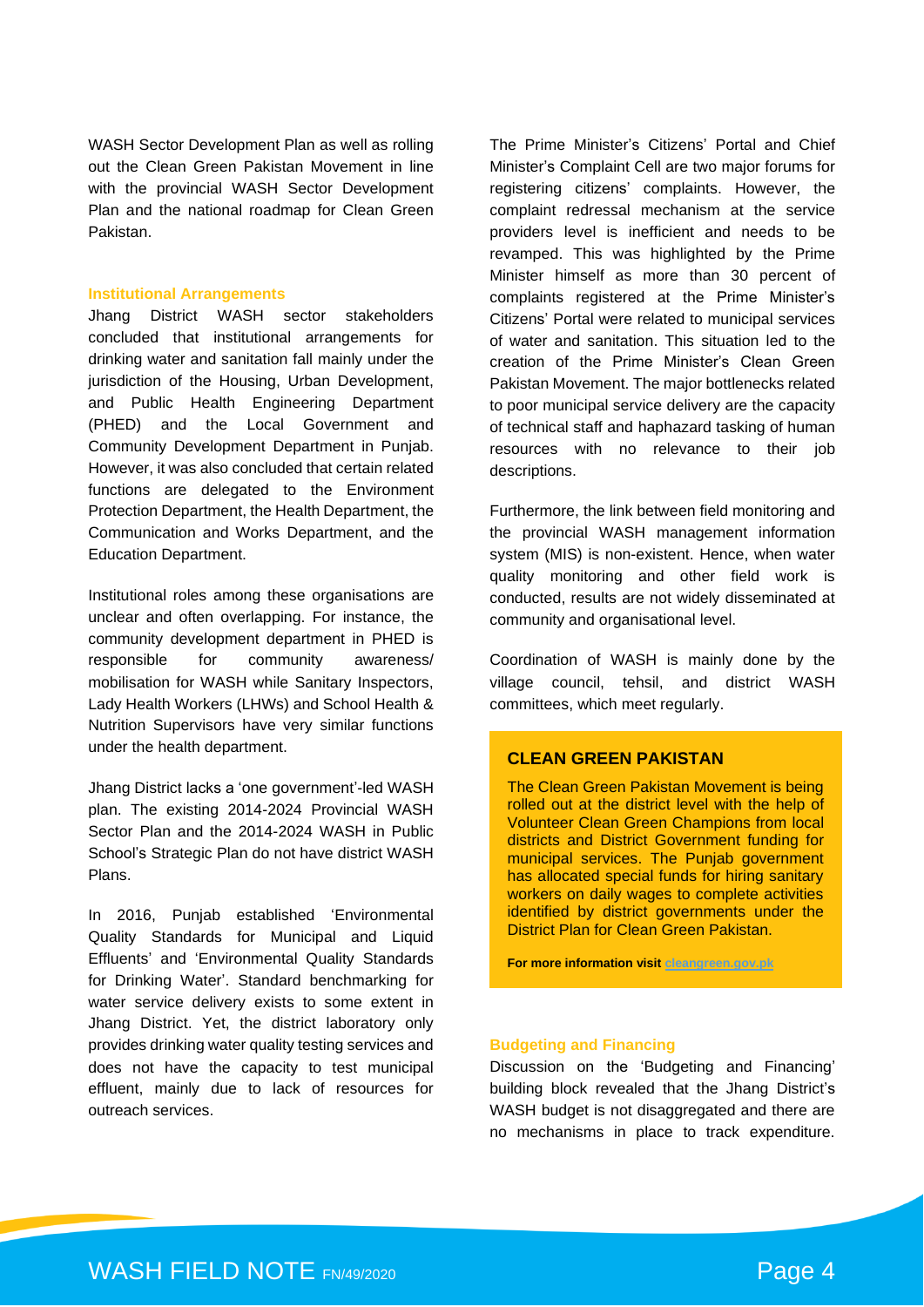There is, however, debate at the provincial level for district WASH expenditure codes.

Though Jhang District received a budget increase in the 2018-2019 financial year (compared to the previous year), the budget is still below the required threshold for the district to achieve universal coverage of safely-managed drinking water, sanitation and hygiene promotion services as envisioned in the provincial Sustainable Development Goal (SDG) 6.1 and 6.2 targets.

The participation of ordinary citizens in the budgeting and resource allocation process is limited. Only political leaders and their local representatives participate in the process. However, political leaders are poorly-oriented to understand SDG commitments and equity-based resource distribution. A lack of citizens' participation and resources for awareness raising at the local level is attributed to the dearth of public awareness of the budgeting process .

Jhang District`s financial needs for rural water and sanitation are not known, and there is no clear district legal and/or institutional framework for resource mobilisation, despite the legal framework of the 2019 Local Government Act at the provincial level.

#### **Planning, Monitoring, and Review**

As highlighted previously, while provincial plans such as the WASH Sector Plan 2014-2024 and WASH in Public Schools Strategic Plan 2014-2024 exist, a district WASH plan with a clear implementation roadmap is missing.

Community participation in the planning, design, and implementation of WASH projects is limited. Beneficiaries are mostly involved at the handover stage. There have been challenges in coordination between the community development and engineering wing of PHED. The non-participation of beneficiaries has resulted in a lack of community ownership over projects, thereby affecting the sustainability of facilities and behaviours.

PHED has an established monitoring and feedback system to improve decision making across different levels, although the system is not efficient. The Prime Minister's Citizens' Portal and Chief Minister's Complaint Cell forums are also used for community feedback.

Interventions such as Pakistan's Approach to Total Sanitation (PATS) and the ASWA-2 Ab-e-Pak programme deliberately target vulnerable areas/groups but access to WASH services by these vulnerable groups is not properly monitored within the district, mainly due to a lack of coordination.

As previously highlighted, a government-led MIS on rural water is in place at the provincial level. However, there is little coordination with the district system. The Punjab 'Environmental Quality Standards for Municipal and Liquid Effluents' and 'Environmental Quality Standards for Drinking Water' exist but the PHED district laboratory only provides water quality testing services and has no capacity to test the municipal effluent.

#### **Capacity Development**

Although a provincial WASH sector Human Resource Development Plan exists, it is generic and does not cater to district-specific needs. Furthermore, a significant number of established posts are vacant at the district level.

There is no specific public-private partnership (PPP) for WASH in Jhang District.

The district has limited capacity to monitor WASH indicators as per national standards, due to limited resources and a lack of coordination with the provincial system.

#### **Broader Enabling Environment**

There is a high-level of government ownership of the issue, especially through the Clean Green Pakistan Movement, which is supported by most WASH stakeholders.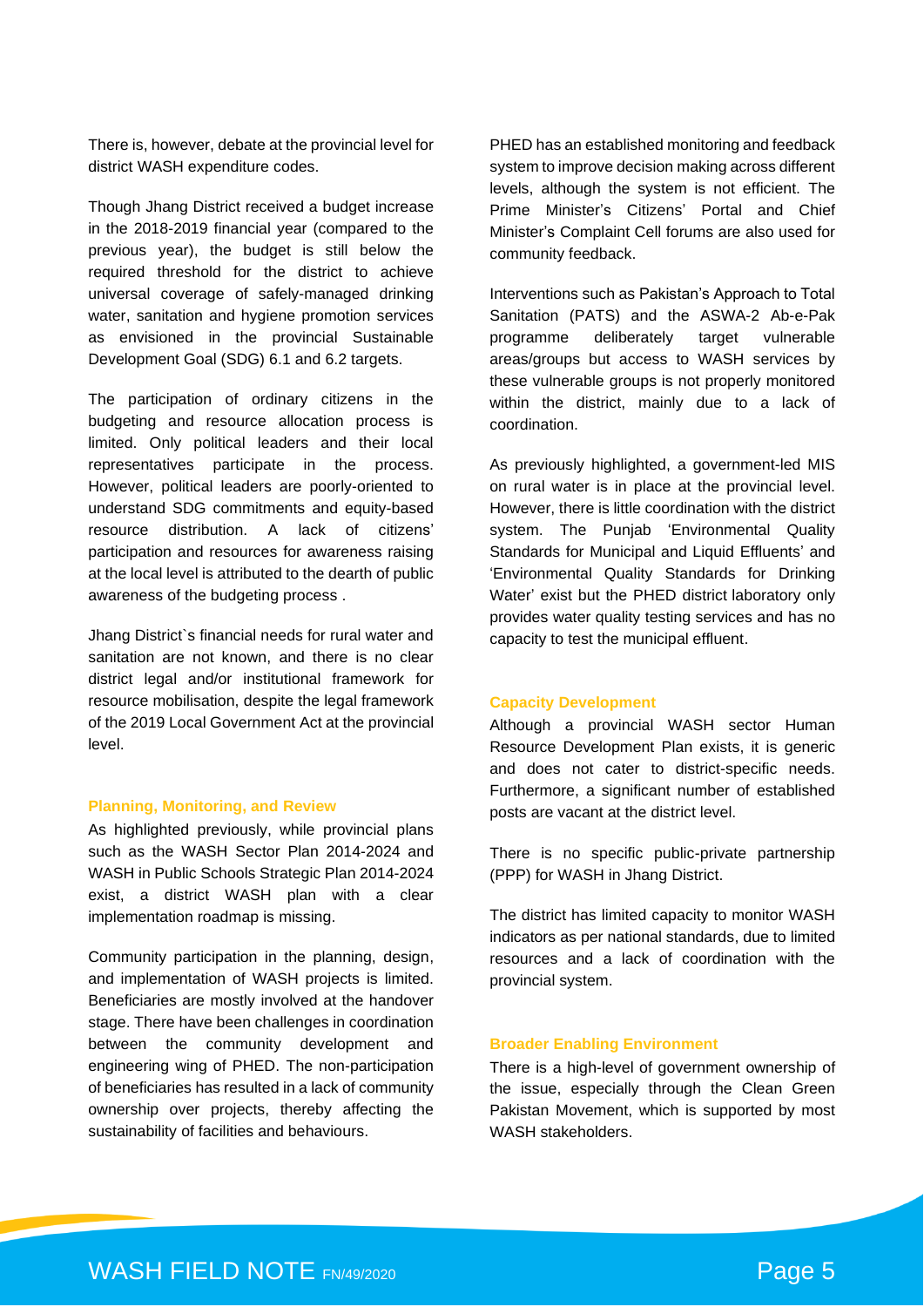However, there is currently no district WASH plan backed by resources nor accountability mechanisms in the district. Furthermore, there is no organised approach for local advocacy. Decision makers, particularly political leaders, have limited participation in strategy development.

Whilst the 2019 Local Government Act delegates the major responsibilities for WASH to the local government, its implementation will not start until after local government elections, planned for 2020.

The government and its stakeholders have been implementing the PATS and Ab-e-Pak programmes which use social norms to achieve behaviour change and community mobilisation. However, changing social norms on sanitation and hygiene is not considered a top priority among service providers.

#### **Service Providers**

Currently, WASH service providers in Jhang District do not have a costed, WASH business plan. Furthermore, there is no clear WASH business model that is financially sustainable and includes full operations and maintenance services to ensure water continuity and safety as well as minimum service levels that are affordable to poor and vulnerable groups. Going forward, an overarching district WASH plan would be useful to guide and coordinate the work of district service providers.

Most service providers have the capacity to implement best practices using up-to-date tools and technologies for improving service delivery and scaling up services. They, however, lack technical expertise on topics such as wastewater treatment and faecal sludge management. Furthermore, the private operators of water filtration plants in Jhang District are neither registered nor monitored by the Local Government and Community Development Department.

Water supply schemes are maintained on a community self-help basis. This has led to some

water schemes not functioning due to a lack of resources.

### Lessons Learned

The following are lessons learned from the districtlevel JSR and WASH-BAT from Jhang District:

- Government departments and key WASH stakeholders at the provincial level do not always play the same role at the district level. It is therefore imperative to convene regular district level JSRs rather than relying solely on provincial ones.
- While the PHED plays a major role in WASH at the provincial level, at the district level the departments of local government, health, and education are key. Nutrition supervisors and sanitary inspectors under the Department of Health can play a pivotal role in the WASH services delivery system.
- District-level stakeholders often have limited knowledge about provincial policies and strategies. They are largely driven by the directives issued by provincial line departments for specific issues and actions, and therefore have little strategic perspective in their interventions and approaches.
- Summarised versions of key policy and strategy documents for district-level stakeholders would increase their awareness of interventions and how these fit into broader frameworks.
- JSRs at the district level can strengthen the district WASH committee and coordination mechanisms by bringing various stakeholders together, and may contribute to breaking the barriers to participation faced by specific groups such as women, CSOs, and the private sector, etc.
- A district-level WASH-BAT is informative in terms of reviewing coordination and collaboration challenges as well as understanding the duplication of efforts.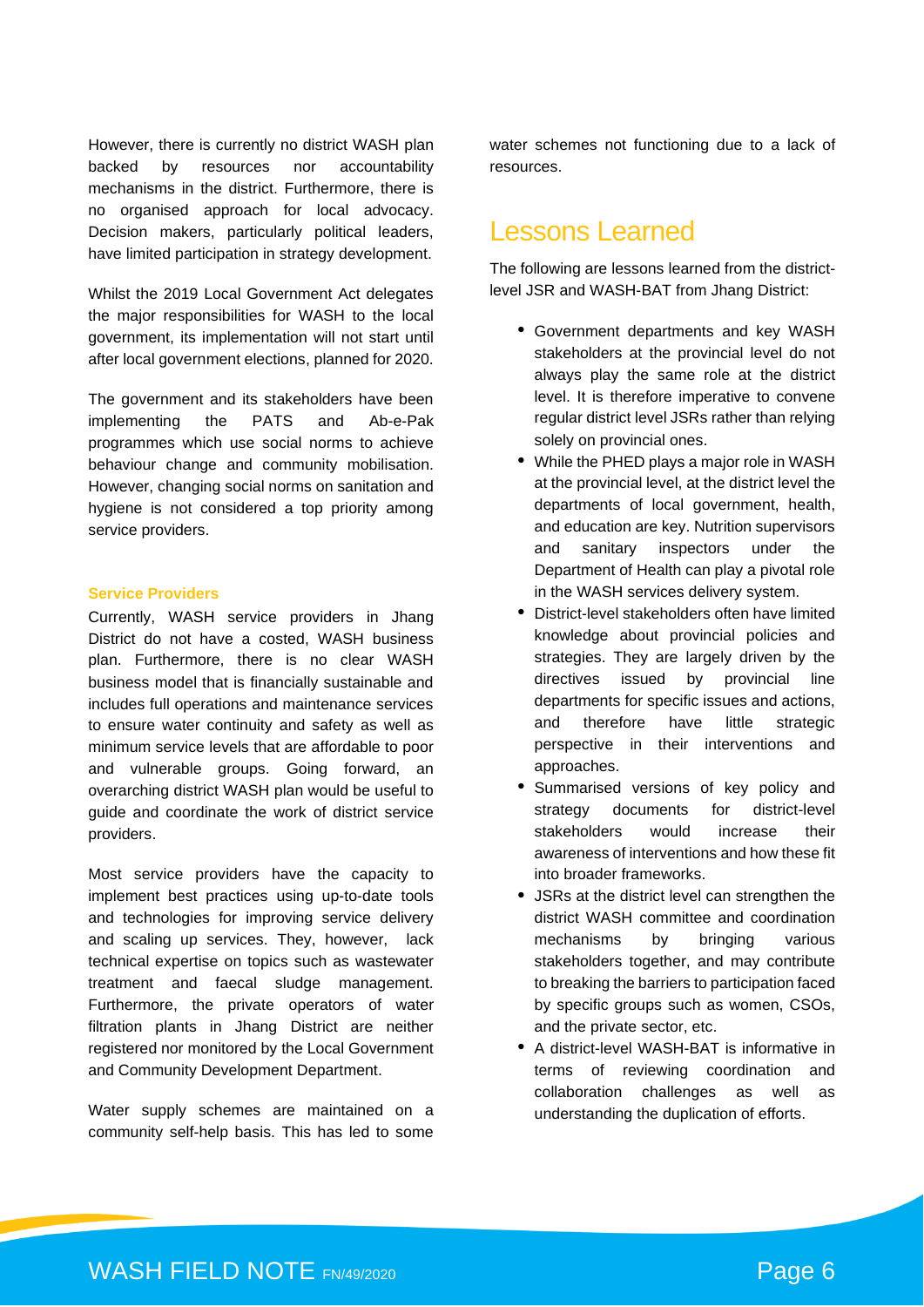• A district WASH plan would be a useful mechanism to promote mutual accountability and track progress jointly. It would also provide guidance on water security, disaster, and climate-risk management.

### Next Steps

After the district-level JSR and WASH-BAT in Jhang District, the below next steps were identified:

- To strengthen district-level institutional arrangements, a clear framework is needed that highlights the roles and responsibilities of each government department and stakeholder.
- JSRs need to be institutionalised at the district-level as well as the provincial level. This will provide districts and stakeholders with the opportunity to regularly assess progress against targets and set priority activities for the following year(s).
- To mitigate budgeting and financing bottlenecks, the government and stakeholders should regularly engage and train political and other influential stakeholders on the need for increased WASH financing. In particular, CSOs need to intensify their awareness-raising activities on the Clean Green Pakistan Movement and the budgeting process.
- A district WASH investment and implementation plan, developed in consultation with all stakeholders, would support a more coordinated approach to WASH. A district WASH plan should be supported by a specific WASH related human resource development plan. This will pave the way for more initiatives demonstrating the feasibility of faecal sludge management, wastewater treatment options and strengthening PPPs in WASH.
- Link the district laboratories' management system with the provincial WASH MIS.
- Private water filter operators should be registered and monitored.
- Mobile water quality testing laboratories should be extended to the tehsil level. Government high schools already have laboratories that could be used for this purpose. Qualified staff should be trained and equipped for water quality testing in order to extend outreach to rural settings.
- A government-led, district level, social and behaviour change communications strategy and implementation plan would support better coordination of CSO inputs. Decentralising responsibility for hygiene promotion and social and behaviour change interventions to schools and health councils is necessary to achieve a more sustainable adoption of desired WASH behaviours. This should be accompanied by the capacity building of PHED technical staff on social and behaviour change communication.
- Community feedback could be strengthened through a toll-free number for the complaint cell and CRM of service providers, which would be linked with provincial WASH MIS.
- The district-level record of support provided to vulnerable groups should be managed by the Social Welfare Department to avoid duplication of resources.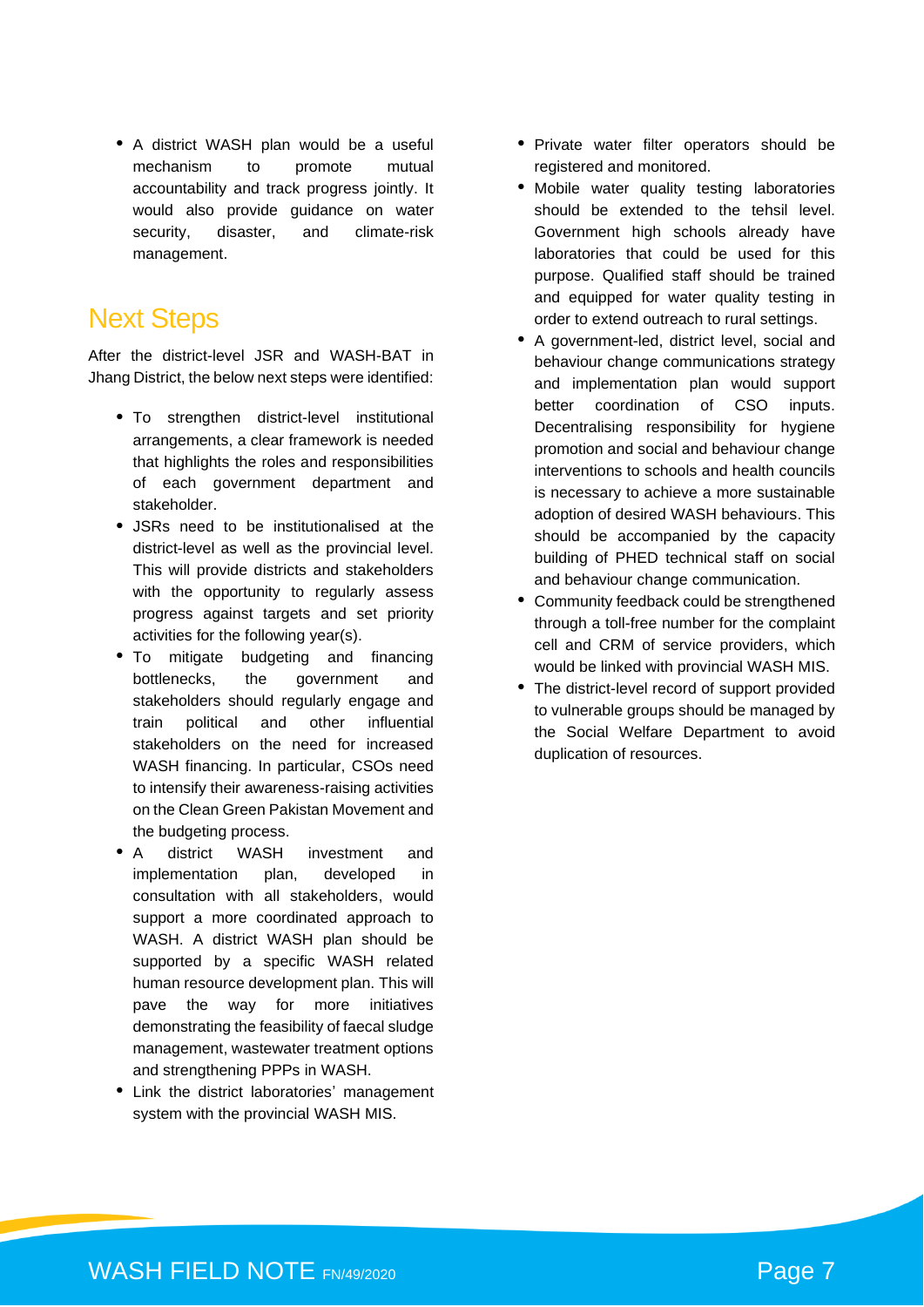### **References**

- Sixth Population and Housing Census, Pakistan, 2017.
- Multiple Indicator Cluster Survey (MICS) Punjab 2017-2018.

# Photo Credits

© UNICEF/Pakistan

# Acknowledgements

Thanks to the Government of Pakistan, Government of Punjab (Pakistan), Public Health Engineering Department, Department of Health, Department of Education, Department of Local Government, District Government Jhang, and all WASH stakeholders for their participation in the JSR. With thanks to Sue Cavill for the technical editing of this document and Pushkar Sharma for copy editing.

### About the Authors

This paper was written by Ziggy Kugedera (Knowledge Management Specialist, UNICEF Pakistan Country Office) with support from Sabahat Ambreen (WASH Specialist, UNICEF Punjab). Technical review was provided by Kamran Naeem and Prakash Raj Lamsal (both WASH Specialists from the UNICEF Country Office) and Thewodros Mulugeta (Chief of WASH, UNICEF Pakistan). Additional technical review and quality assurance was provided by Mohanlal Peiris (WASH Specialist) and Gloria Lihemo (Knowledge Management Specialist) both from UNICEF ROSA. For more information, contact the Chief of WASH on [tmulugeta@unicef.org.](mailto:tmulugeta@unicef.org)